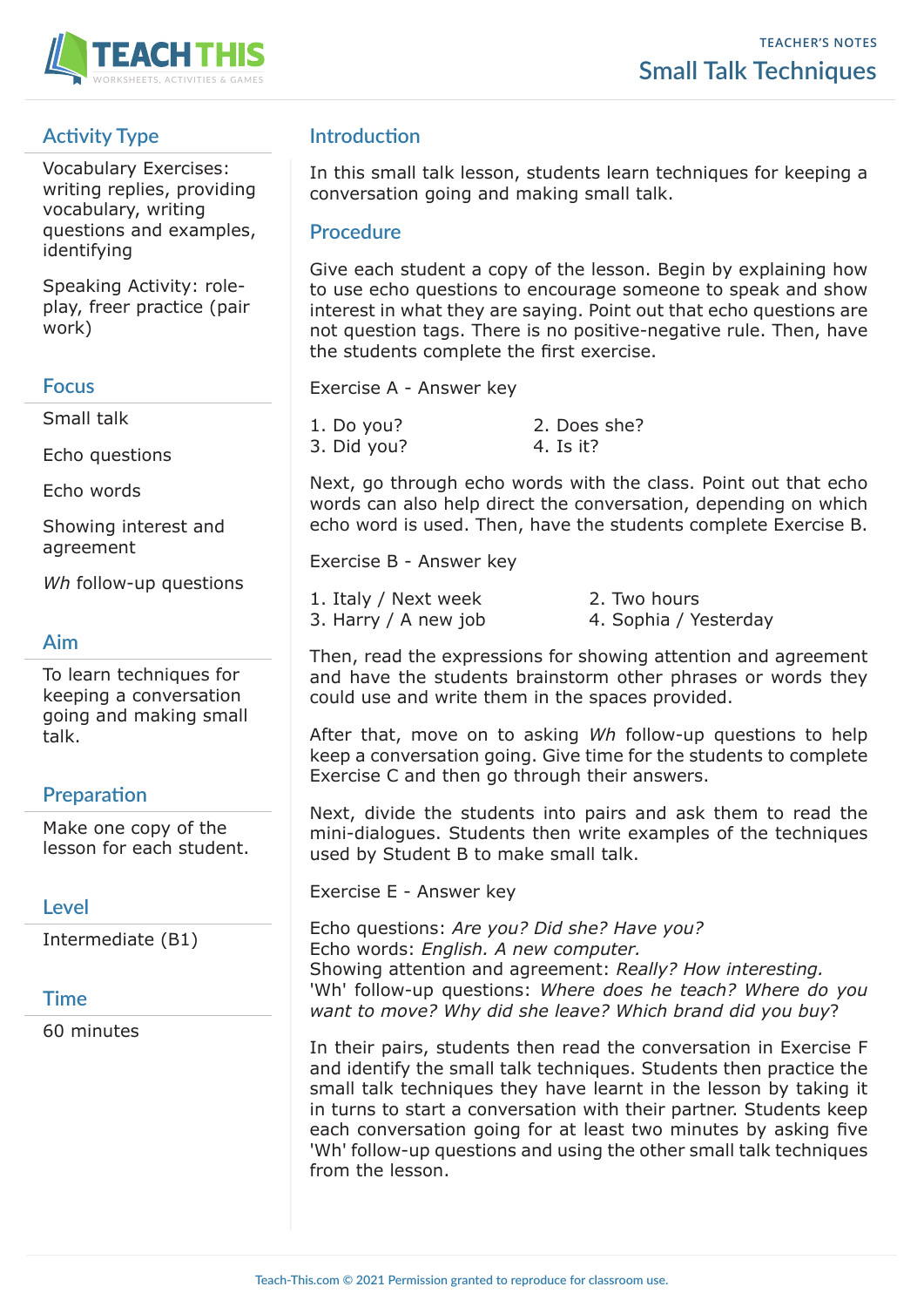

An important aspect of making small talk is to encourage someone to speak and to show interest in what they are saying. The following techniques will help you accomplish this.

#### **Echo questions**

To make echo questions, repeat the verb to be, auxiliary verb, or use *do* in the correct tense if there isn't an auxiliary verb.

Examples:

- A: I can speak three languages. B: Can you?
- A: They went to Japan last week. B: Did they?

#### **A. Reply to the statements using echo questions.**

1. I like pop music. ...................? 2. She works as an accountant.  $\ldots$ 3. I went to Egypt last year. .........................? 4. It's a really nice place to visit. ........................?



#### **Echo words**

Repetition of key words back to the speaker also helps to show interest in what the speaker is saying. Echo words can also be used to direct the conversation, depending on which echo word is used.

Examples:

| A: I have just brought a new sports car. It cost \$100,000. | B: \$100,000! |
|-------------------------------------------------------------|---------------|
|-------------------------------------------------------------|---------------|

A: I travelled around south-east Asia for six months. B: Six months!

#### **B. Reply to the statements with echo words.**

| 1. I'm going to Italy next week.     |  |
|--------------------------------------|--|
| 2. It took me two hours to get here. |  |
| 3. Harry is looking for a new job.   |  |
| 4. I saw Sophia yesterday.           |  |

#### **Showing attention and agreement**

When making small talk, it's a good idea to show agreement and sound curious about what the speaker is saying. What other words can you think of to show attention and agreement?

| Really <sup>®</sup> | Yeah | Jhuh | Yes | Right | Sure | How interesting |
|---------------------|------|------|-----|-------|------|-----------------|
| I see               |      |      |     |       |      |                 |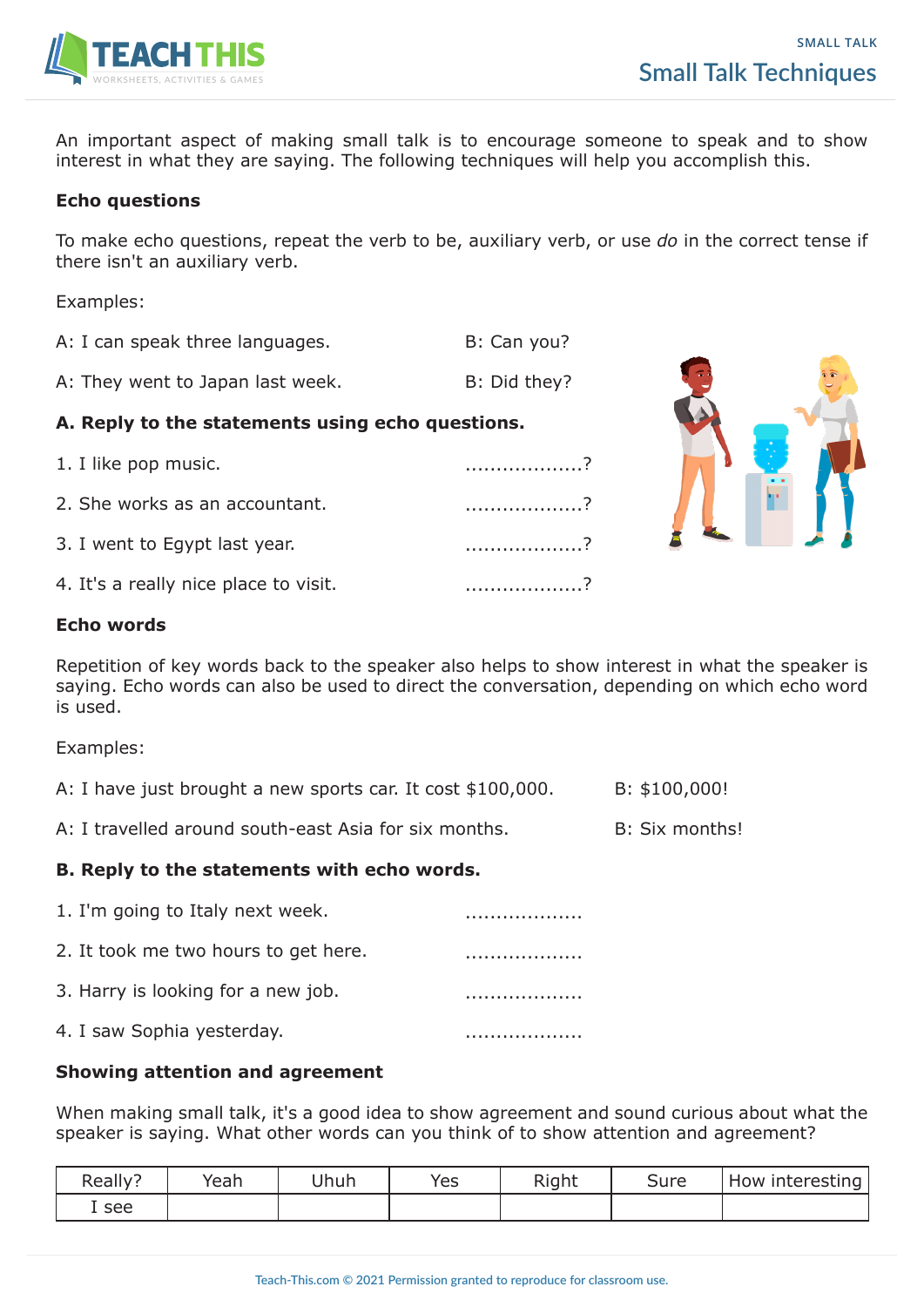

#### *Wh* **follow-up questions**

To keep a conversation going and to help show interest, ask *Wh* follow-up questions. Remember to use the other techniques along with asking *Wh* questions, otherwise it may sound like you are 'grilling' the other person.

Example:

I went to the hospital yesterday.

'Wh' follow-up questions:

Really? Why was that, then? Which hospital did you go to? I see. What did the doctor say?



#### **C. Write five** *Wh* **follow-up questions for the following statement.**

I went to the cinema yesterday.

| D. Read these mini-dialogues with a partner. |                                                                           |                                                          |  |
|----------------------------------------------|---------------------------------------------------------------------------|----------------------------------------------------------|--|
|                                              | A: He teaches English.                                                    | B: English. Really? Where does he teach?                 |  |
|                                              | A: I'm thinking about moving house.                                       | B: Are you? Where do you want to move?                   |  |
|                                              | A: She worked there for 10 years.                                         | B: Did she? How interesting. Why did she leave?          |  |
|                                              | A: I've bought a new computer.                                            | B: A new computer. Have you? Which brand did<br>you buy? |  |
|                                              | E. Write examples of the techniques used by Student B to make small talk. |                                                          |  |

Echo questions: ........................................................................................................... Echo words: ................................................................................................................ Showing attention and agreement: ................................................................................. 'Wh' follow-up questions: ...............................................................................................